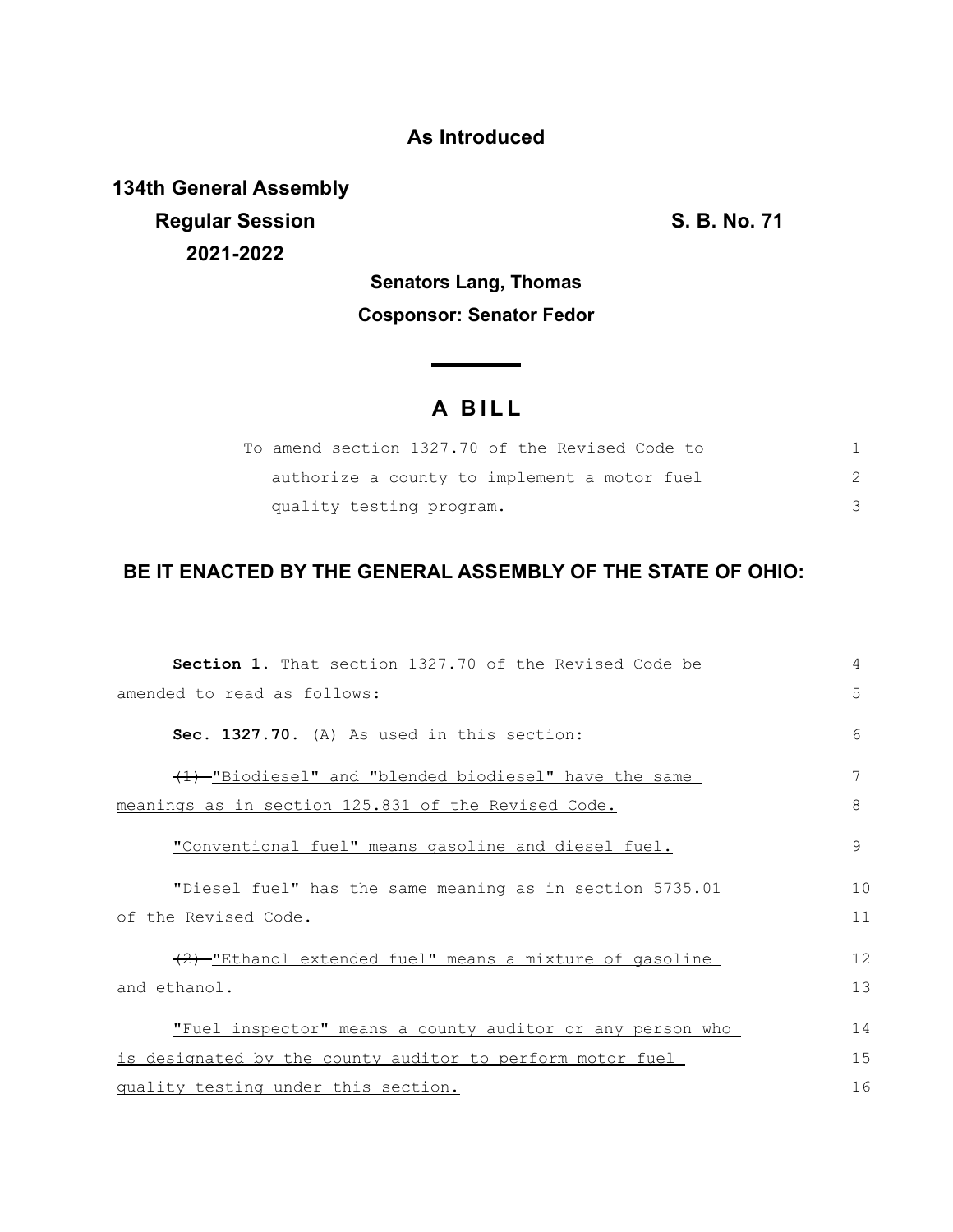| 17 |
|----|
| 18 |
| 19 |
| 20 |
| 21 |
| 22 |
| 23 |
| 24 |
| 25 |
| 26 |
| 27 |
| 28 |
| 29 |
|    |
| 30 |
| 31 |
| 32 |
| 33 |
| 34 |
| 35 |
| 36 |
| 37 |
| 38 |
| 39 |
| 40 |
| 41 |
| 42 |
| 43 |
| 44 |
|    |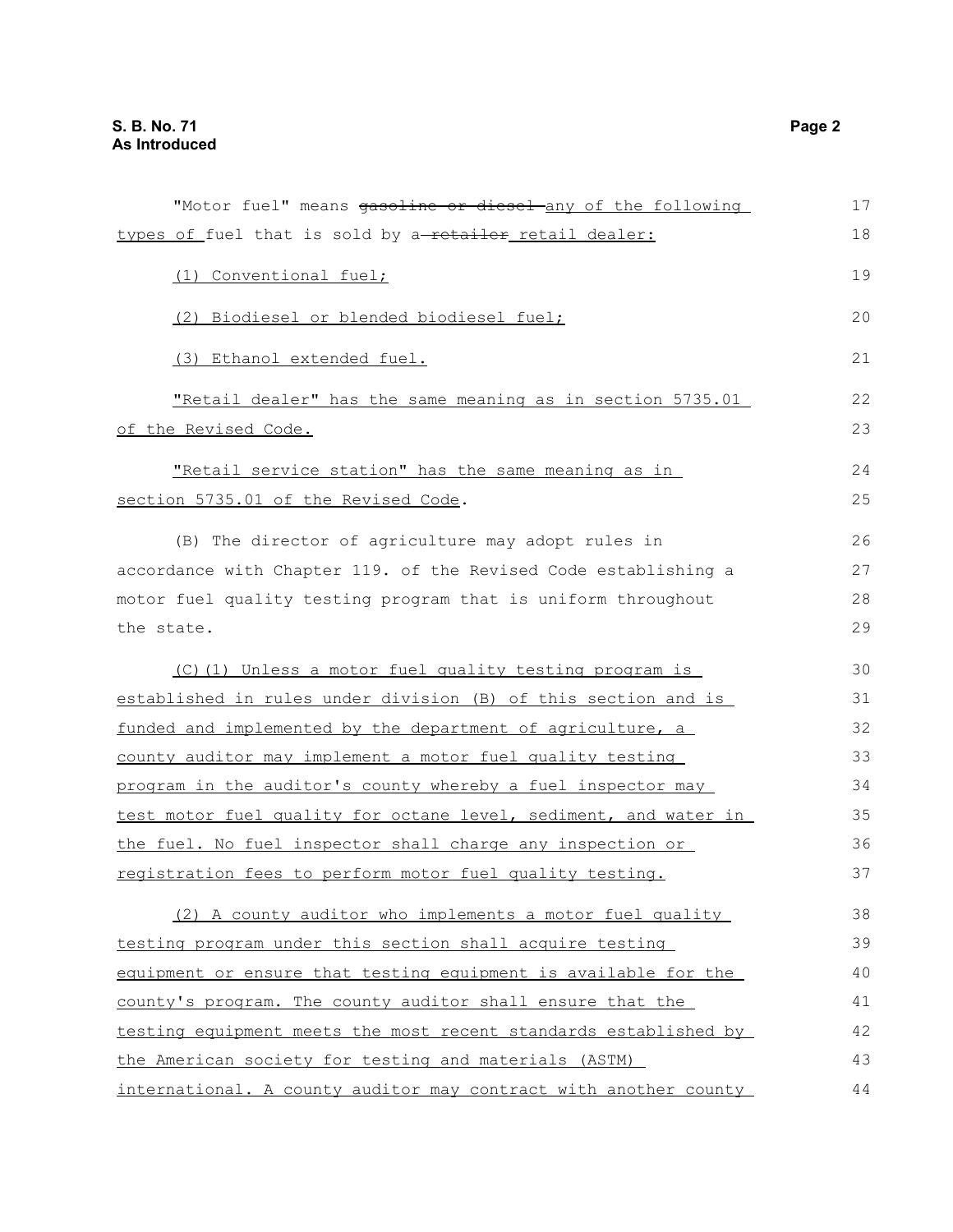| to use that county's testing equipment so long as the contract   | 45 |
|------------------------------------------------------------------|----|
| provides that the testing is performed by a fuel inspector from  | 46 |
| the county that owns the testing equipment. A county auditor     | 47 |
| shall not allow the county's testing equipment to be used in any | 48 |
| other county for fuel quality testing purposes unless a fuel     | 49 |
| inspector for the county that owns the equipment is conducting   | 50 |
| the testing.                                                     | 51 |
| (D) If a county auditor implements a fuel quality testing        | 52 |
| program under this section, a retail dealer in the applicable    | 53 |
| county shall do all of the following when requested by a fuel    | 54 |
| inspector:                                                       | 55 |
| (1) Allow the fuel inspector to test the octane level and        | 56 |
| sediment from the retail dealer's motor fuel pumps;              | 57 |
| (2) Allow the fuel inspector to test the water and               | 58 |
| sediment in the retail dealer's motor fuel storage tanks;        | 59 |
| (3) Allow the fuel inspector to pump a sample of motor           | 60 |
| fuel, free of charge and in containers provided by the fuel      | 61 |
| inspector, in an amount required by the fuel inspector for       | 62 |
| testing.                                                         | 63 |
| (E) A fuel inspector shall do all of the following when          | 64 |
| performing motor fuel quality testing:                           | 65 |
| (1) Use testing equipment that meets the most recent             | 66 |
| standards established by the American society for testing and    | 67 |
| materials (ASTM) international;                                  | 68 |
| (2) Adhere to any standard or guideline set forth by the         | 69 |
| director of agriculture, in accordance with division (F) (3) of  | 70 |
| this section, relating to petroleum product quality and sampling | 71 |
| and testing methods that are consistent with the ASTM;           | 72 |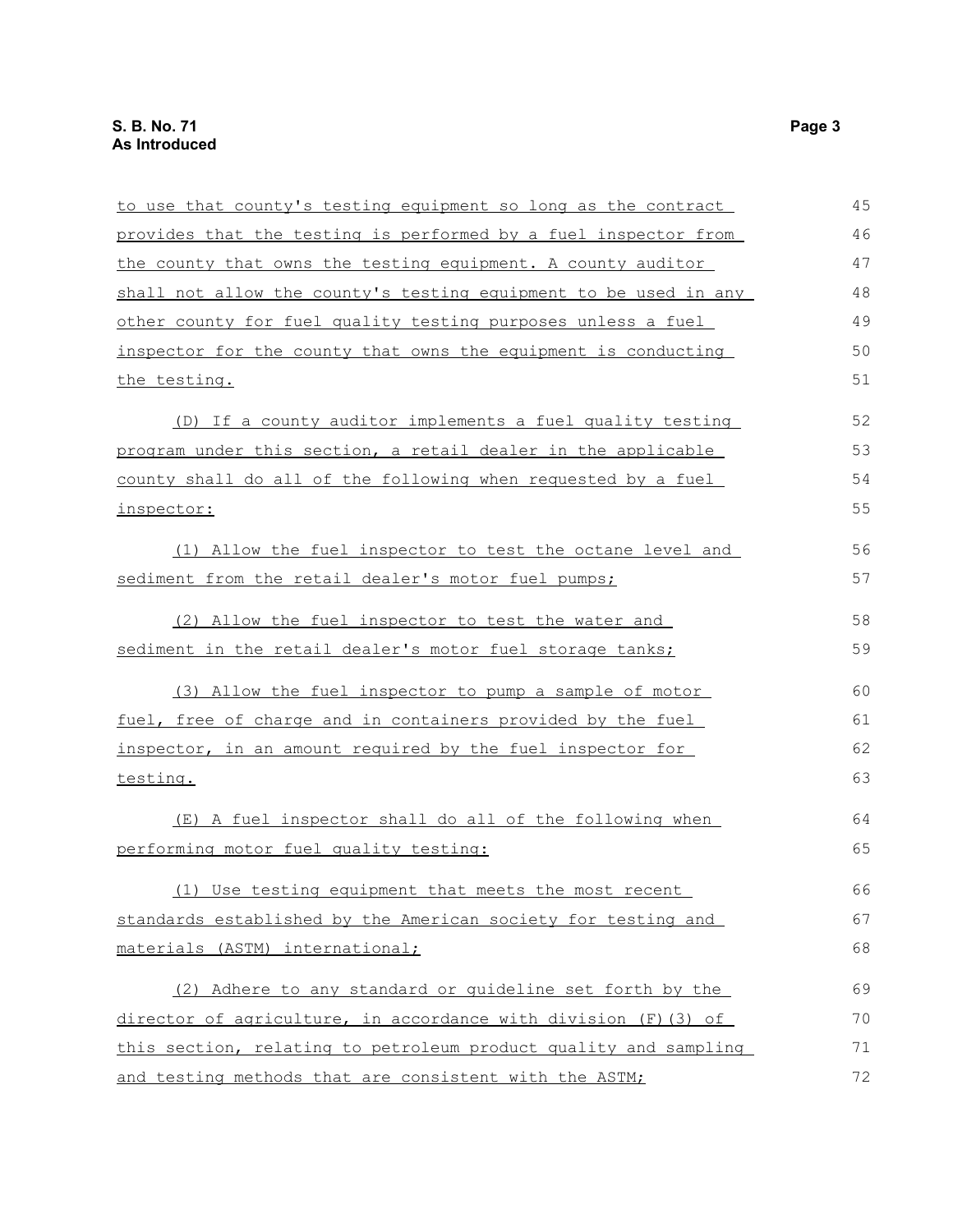| (3) Except as otherwise provided in division (E) (2) of           | 73  |
|-------------------------------------------------------------------|-----|
| this section, adhere to the following motor fuel quality testing  | 74  |
| compliance standards:                                             | 75  |
| (a) Fuel storage tanks shall not exceed one-quarter inch          | 76  |
| of water for ethanol extended fuel and shall not exceed two       | 77  |
| inches of water for conventional fuel.                            | 78  |
| (b) Gasoline and ethanol extended fuel octane levels              | 79  |
| tested at the pump shall be within one octane point of the        | 80  |
| octane level listed on the pump.                                  | 81  |
| (c) Gasoline and ethanol extended fuel tested at the pump,        | 82  |
| per ASTM requirements, shall be visually free of undissolved      | 83  |
| water, sediment, and suspended matter and shall be clear and      | 84  |
| bright at either an ambient temperature or seventy degrees        | 85  |
| Fahrenheit, whichever is higher.                                  | 86  |
| (d) Diesel fuel tested at the pump shall meet the                 | 87  |
| standards defined by the ASTM.                                    | 88  |
| (F) (1) For a violation of a motor fuel quality standard          | 89  |
| detected at a retail service station, a fuel inspector shall      | 90  |
| issue to the applicable retail dealer an order to stop selling    | 91  |
| fuel until the fuel is in compliance with this section as         | 92  |
| determined by the fuel inspector.                                 | 93  |
| (2) A fuel inspector, when issuing an order to stop               | 94  |
| selling fuel under division (F) (1) of this section, may impose a | 95  |
| civil penalty on the retail dealer in accordance with rules       | 96  |
| adopted by the director of agriculture under division (F) (3) of  | 97  |
| this section. If the director does not adopt such rules, the      | 98  |
| county auditor shall not adopt civil penalties for that county.   | 99  |
| All civil penalties collected under division (F) (2) of this      | 100 |
| section shall be deposited into the applicable county general     | 101 |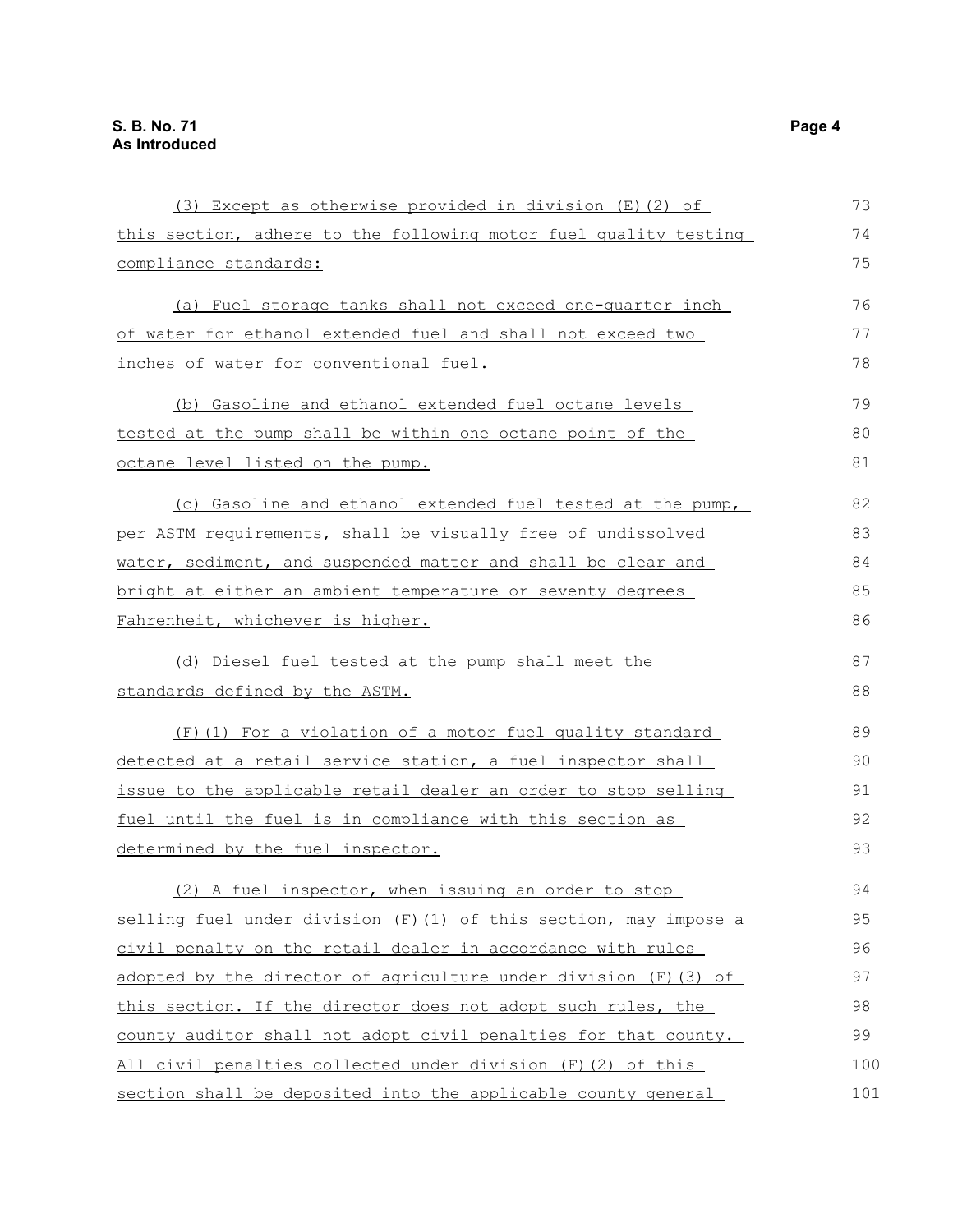fund.

102

| (3) For purposes of a county auditor-implemented motor           | 103 |
|------------------------------------------------------------------|-----|
| fuel quality testing program, the director of agriculture may    | 104 |
| adopt rules in accordance with Chapter 119. of the Revised Code  | 105 |
| establishing civil penalties for violations of motor fuel        | 106 |
| quality standards. The rules shall include procedures by which a | 107 |
| retail dealer may appeal a civil penalty. Not later than ninety  | 108 |
| days after the effective date of this section, the director      | 109 |
| shall adopt rules in accordance with Chapter 119. of the Revised | 110 |
| Code that establish procedures by which a retail dealer may      | 111 |
| appeal an order issued under division (F) of this section.       | 112 |
| (G) A fuel inspector shall transmit data collected from          | 113 |
| motor fuel quality testing to the director of agriculture. The   | 114 |
| director shall compile such data, including dates, locations,    | 115 |
| and results received from fuel inspectors, and make the data     | 116 |
| accessible to the public via the department of agriculture's web | 117 |
| <u>site.</u>                                                     | 118 |
| (H) Any county that lawfully implemented a motor fuel            | 119 |
| quality testing program prior to the effective date of this      | 120 |
| section is exempt from divisions (C) to (G) of this section.     | 121 |
| Such a county may continue to implement the motor fuel quality   | 122 |
| testing program as that program existed prior to the effective   | 123 |
| date of this section.                                            | 124 |
| (I) Whenever the department of agriculture is notified of        | 125 |
| a United States environmental protection agency waiver of        | 126 |
| standards that applies to federal fuel standards, the department | 127 |
| shall notify every county auditor's office. Any auditor          | 128 |
| participating in a fuel quality testing program under this       | 129 |
| section, or a fuel quality testing program implemented prior to  | 130 |
| the effective date of this section, shall only test for water    | 131 |
|                                                                  |     |